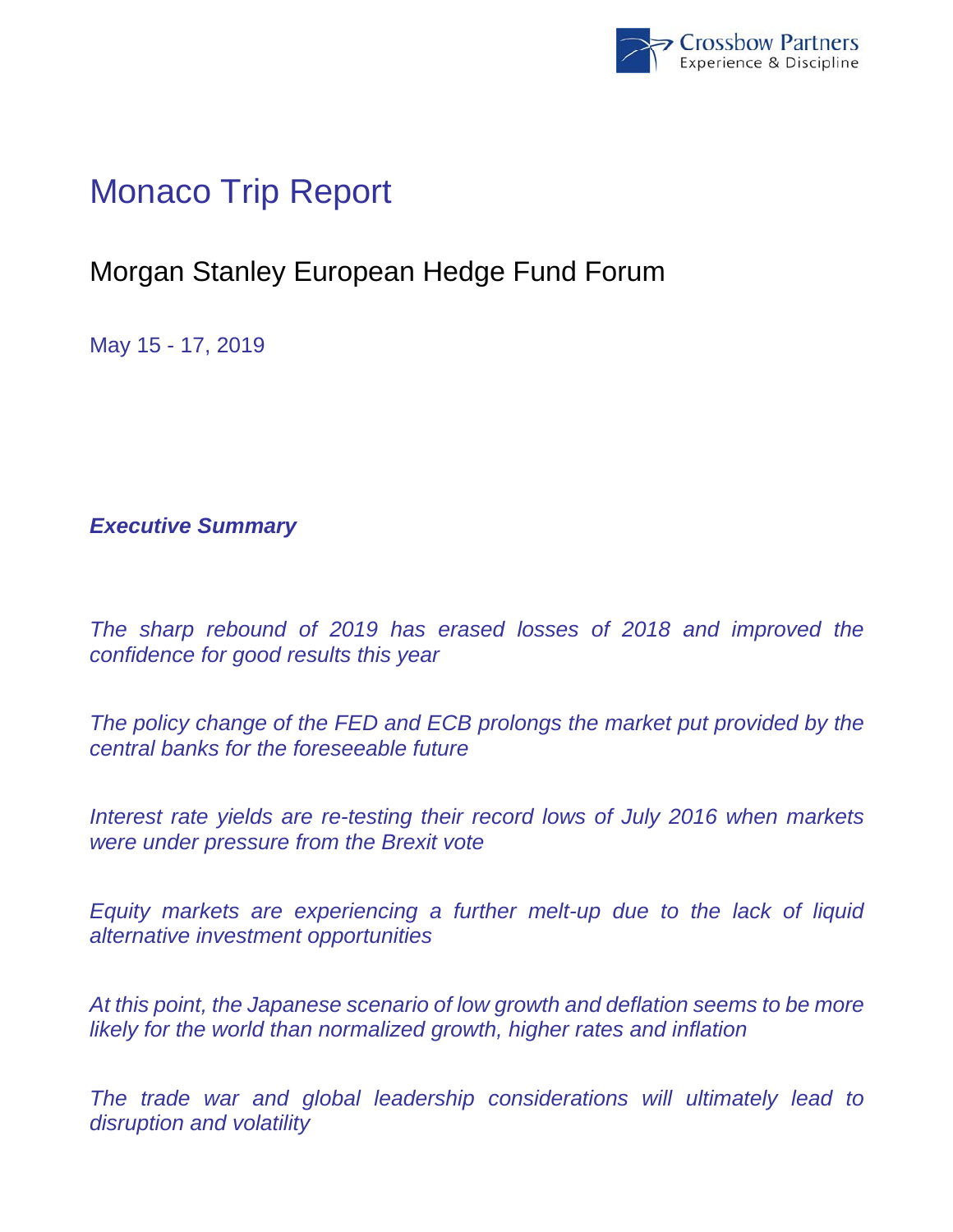

## **The coming Paradigm Shift**

Ray Dalio is the co-Chief Investment Officer & co-Chairman of Bridgewater Associates, the world largest hedge fund. They have delivered outstanding results over several decades by understanding the markets well and positioning their bets accordingly. The summary below is from a recent article published by Ray Dalio. It analyses paradigms and paradigm shifts over the past 100 year. In our view, it is worthwhile to read his assessment of the coming paradigm shift. Neither bonds nor equities will be a safe place, but gold or uncorrelated investment strategies, such as macro funds.



Ray Dalio, Bridgewater Associates, July 2019

While I'm not sure exactly when or how the paradigm shift will occur, I will share my thoughts about it*.* I think that it is highly likely that sometime in the next few years, 1) central banks will run out of stimulant to boost the markets and the economy when the economy is weak, and 2) there will be an enormous amount of debt and non-debt liabilities (e.g., pension and healthcare) that will increasingly be coming due and won't be able to be funded with assets. Said differently, I think that the paradigm that we are in will most likely end when a) real interest rate returns are pushed so low that investors holding the debt won't want to hold it and will start to move to something they think is better and b) simultaneously, the large need for money to fund liabilities will contribute to the "big squeeze." At that point, there won't be enough money to meet the needs for it, so there will have to be some combination of large deficits that are monetized, currency depreciations, and large tax increases, and these circumstances will likely increase the conflicts between the capitalist haves and the socialist have-nots. Most likely, during this time, holders of debt will receive very low or negative nominal and real returns in currencies that are weakening, which will de facto be a wealth tax.

Right now, approximately 13 trillion dollars' worth of investors' money is held in zero or below-zero interest-rate-earning debt. That means that these investments are worthless for producing income (unless they are funded by liabilities that have even more negative interest rates). So these investments can at best be considered safe places to hold principal until they're not safe because they offer terrible real returns (which is probable) or because rates rise and their prices go down (which we doubt central bankers will allow).

Thus far, investors have been happy about the rate/return decline because investors pay more attention to the price gains that result from falling interest rates than the falling future rates of return. When interest rates go down, that causes the present value of assets to rise, which gives the illusion that investments are providing good returns, when in reality the returns are just future returns being pulled forward by the "present value effect." As a result future returns will be lower.